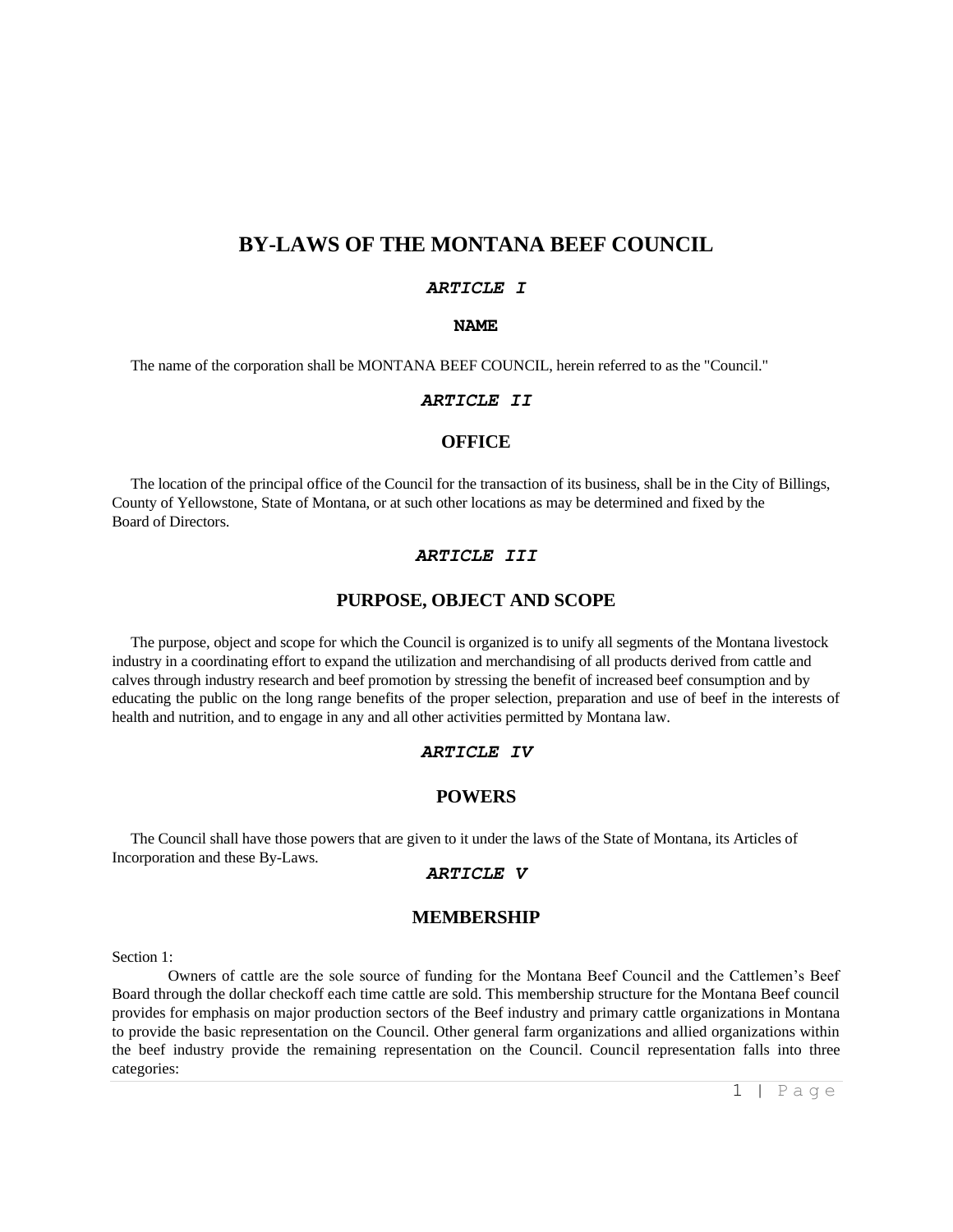- A. Primary cattle organizations: non-profit membership organizations whose primary mission is directed toward the beef cattle industry in Montana.
	- 1. Minimum dues paying of 235 members entitled to one director.
	- 2. Any certified cattle organization will receive an additional director for each 1000 members of proven membership over the original 235 members.
	- 3. No primary cattle organization will be entitled to more than three (3) representatives on the Council.
- B. Primary general farm organizations: General farm and ranch organizations whose mission is directed toward general farm, ranch and agriculture issues and have a proven membership of at least 250 members, or which at least a majority own cattle. Each qualifying organization would be entitled to one (1) director.
- C. Allied organizations: Primary cattle related organizations who assist, deal directly with and serve the cattle industry and its product: beef. Each qualified allied organization would be entitled to one (1) director. These organizations were included as original organizers of the Council and this category is limited to these five (5) organizations.

Organizations relying on membership levels to determine the number of representative directors allowed to serve on the council must submit an annual membership roster at the close of their most current year-end to the council for verification by July 31 of each year. This roster may be used for membership verification and no other purpose.

### Section 2:

Hence, the Montana Beef council shall, at this time, be composed of the following membership:

| A. Primary Cattle Organizations                | Directors |
|------------------------------------------------|-----------|
| 1. Montana Stockgrowers Association            |           |
| 2. Montana CattleWomen                         |           |
| 3. Montana Angus Association                   |           |
| 4. Montana Cattlemen's Association             |           |
| B. General Farm & Ranch Organization           |           |
| 1. Montana Farmers Union                       |           |
| 2. Montana Farm Bureau                         |           |
| C. Allied Organizations                        |           |
| 1. Montana Cattle Feeders                      |           |
| 2. Montana Dairy Association                   |           |
| 3. Montana Livestock Auction Markets           |           |
| 4. Montana State Food Distributors Association |           |
| 5. Montana Meat Processors                     |           |
|                                                |           |

### Section 3:

These members shall constitute the Board of Directors of the Council. Each Director shall serve a term of three (3) years, commencing with their appointment by the qualified Montana organization or segments of Montana beef industry. A member's tenure shall be limited to three consecutive terms.

A majority of the Board of Directors can appoint additional representatives of other Montana organizations or segments of the industry or otherwise to attend meetings of the Board of Directors of the Council on an advisory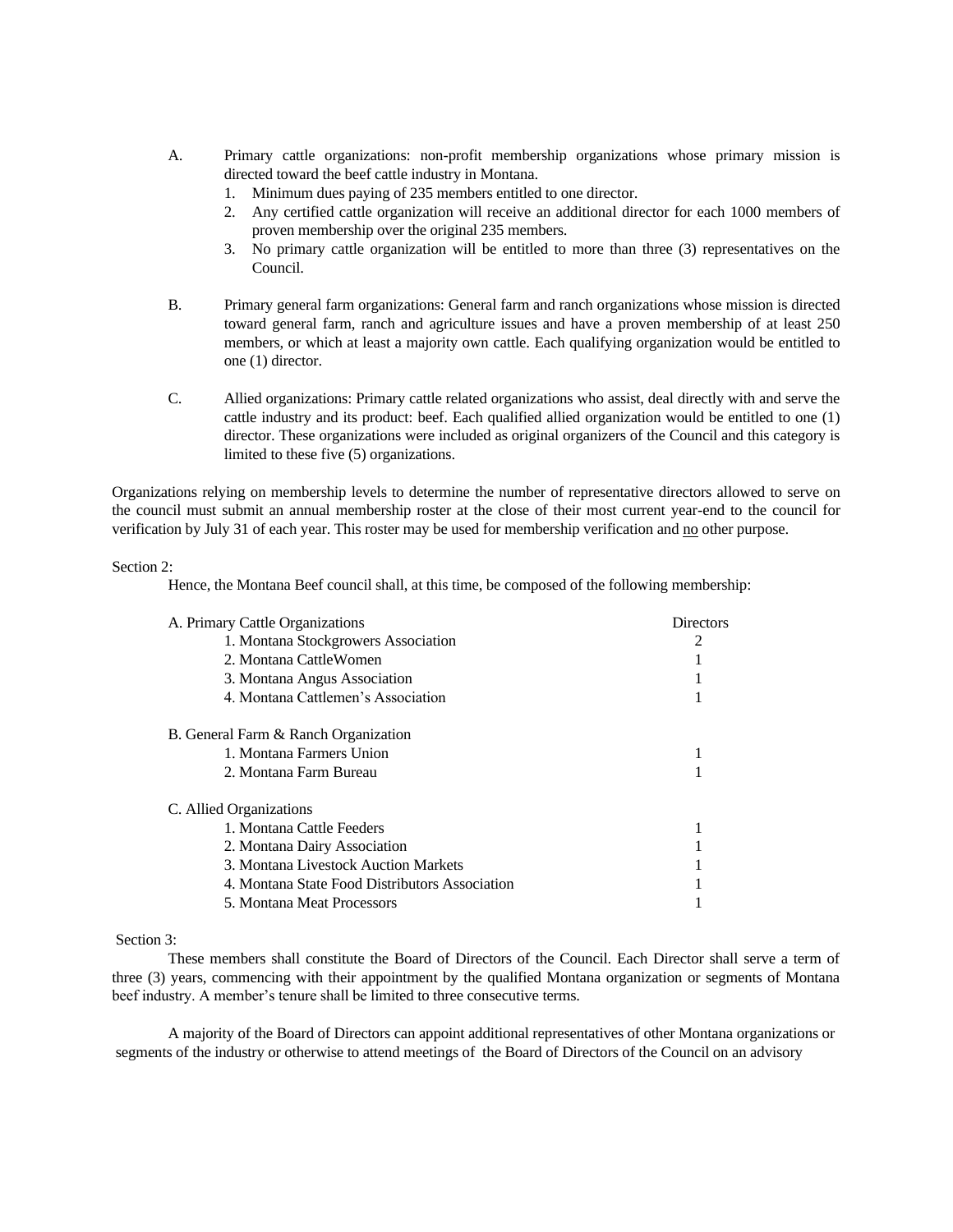capacity. Such individuals shall not have the right to vote.

## *ARTICLE VI*

## **MEETING OF MEMBERS - BOARD OF DIRECTORS**

#### Section 1:

**Annual and other meetings.** There shall be a yearly meeting of the members of the Council, held at the time of and in the city designated by the Montana Beef Council as the place and site of its annual convention. All other meetings of this Council shall be held either at the principal offices of the Council or at any other place within the State of Montana which may be designated by the Board of Directors.

### Section 2

**Notice of Meetings**. Written notice of each meeting, including the annual meeting, shall be given to each board member either personally, or by mailing a notice to his or its mailing address on the membership rolls of the Council, which notice shall be deemed to be delivered when it is deposited in the United States mail addressed to each

member at their address as described above, at least ten (10) days before such meeting, such notice to specify the place, date and time of each meeting. Further, notice of the annual meeting may be given to all individuals, including sustaining contributors, by publishing notice of the time, date and place of the annual meeting in the publications of organizations comprising the Montana Beef Council in those issues published prior to the said meeting.

#### Section 3:

**Voting Rights**. Each member of the Board of Directors shall be entitled to one (1) vote on all questions before the Board of Directors of the Council. There shall be no proxy voting. If a Director is unable to attend any meeting, he may make a written designation of an alternate; if said alternate is of the same organization as the director he represents. It shall be filed with the Executive Officer of the Council. That designation shall transfer to such alternate all the rights of the Director who he represents during the meeting he is designated as an alternate to.

#### Section 4:

**Special Meetings**. Special meetings of the Board of Directors of the Council for any business may be called at any time by the President, or in his absence or refusal to so act, by the Vice President, or by any three (3) Directors. Written notice shall be given, of such special meeting, consistent with the provisions of such Article VI, Section 2 hereof.

#### Section 5:

**Quorum**. A majority of the Directors shall constitute a quorum of the Board of Directors.

### *ARTICLE VII*

## **DIRECTORS**

### Section 1:

**Management of Council**. The management and control of the Council, including but not limited to the powers to collect, spend and disburse fees from the completion of cattle sales, shall reside and be vested in the Board of Directors.

Section 2: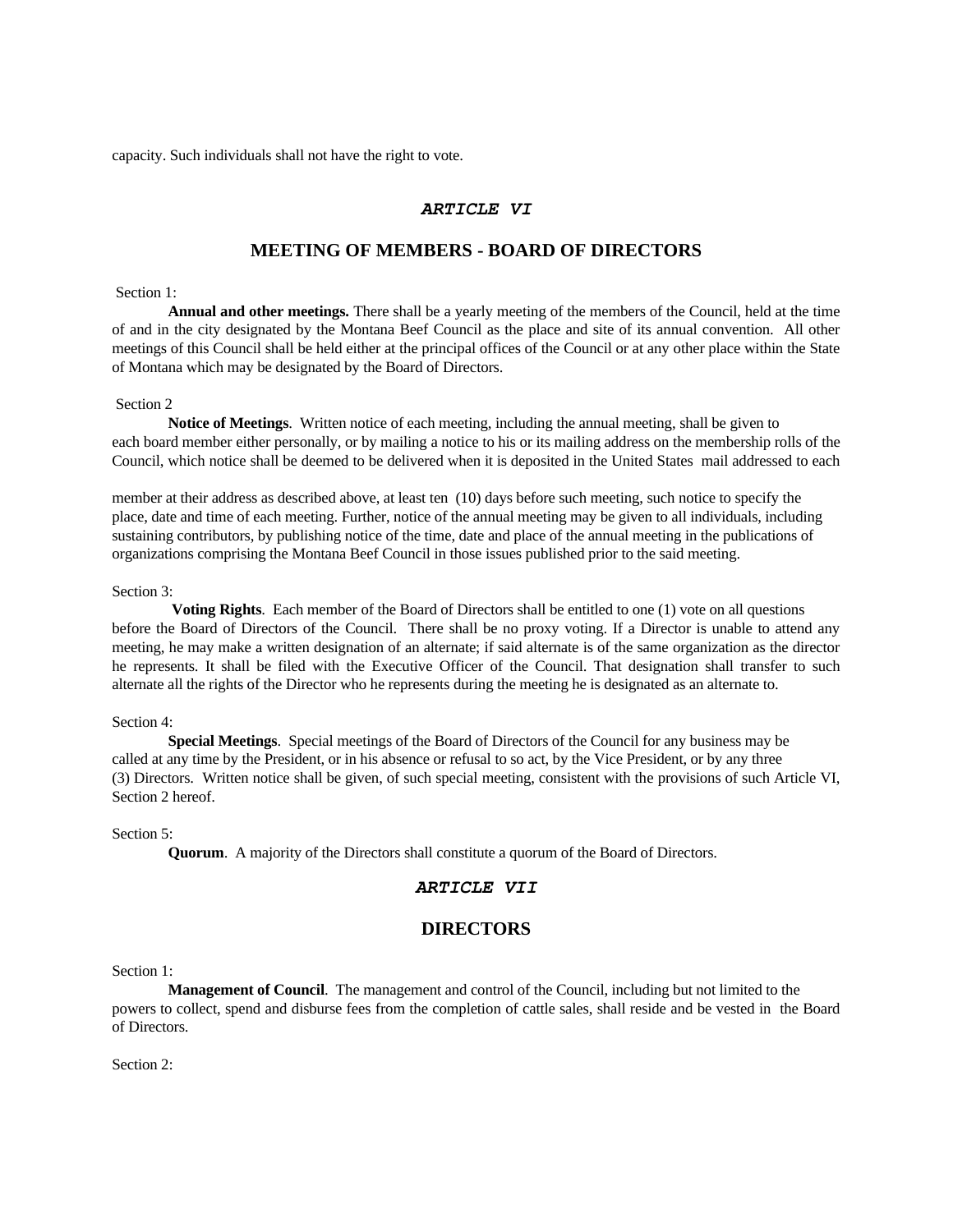**Selection of Directors**. Directors shall consist of individuals who are representatives of the membership organizations or segments of the industry as set forth in Article V hereof.

Section 3:

**Vacancies**. If a member of the Board of Directors, or his properly designated alternate, does not attend three (3) consecutive meetings without providing the Board of Directors with a satisfactory explanation for his absence, two-thirds of a majority of the Board of Directors can declare the Director's position vacant. The Board of Directors likewise may accept resignations of any member of the Board of Directors or any member of the Council, or may declare, by a majority vote, a vacancy in the event of the death of the member of the Board of Directors or disillusionment of any Council member. The Board of Directors may fill any vacancy occurring on the Board by acceptance of a designation submitted by a member organization or a segment of the industry or by appointment otherwise.

## *ARTICLE VIII*

## **OFFICERS**

Section 1:

**Designation of Officers**. Officers of the Council shall be the President, one Vice President, and an Executive Officer. The President and Vice President shall be members of the Board of Directors, but the Executive Officer need not be a member of the Board of Directors. No person shall hold more than one office at the same time except that of Executive Officer, if those offices are combined at the discretion of the Board of Directors.

#### Section 2:

**Election of Officers**. The officers of the Council shall be chosen bi-annually by the Board of Directors at a regular annual meeting and shall each hold office until he shall resign, be removed, or otherwise be disqualified to serve, or until his successor is elected and qualified. In the event that a sitting President's term as a Director ends after his/her first year as President, that person shall be allowed to finish the second year with all the powers and obligations of that office.

### Section 3:

**Vacancies**. A vacancy in any office caused by the death, removal, disqualification or other cause shall be filled by appointment upon a majority vote of the Board of Directors.

### Section 4:

**President**. The President shall be the chief executive officer of the Council and shall be subject to the direction of the Board of Directors for general supervision, direction and control of the business and affairs of the Council. He shall preside at all meetings, shall appoint such committees as are, in his opinion, necessary and desirable, see that the By-Laws, Articles of Incorporation and Rules and Regulations of the Council are executed, and shall perform such other duties as may be required of him to secure the best interests of the Council not herein otherwise provided for.

#### Section 5:

**Vice President**. The Vice President of the Council, in the absence of the President, shall perform all of the duties of the latter and while so acting shall have all of the powers and be subject to all of the instructions of the President.

#### Section 6:

**Executive Officer**. The duties of the Executive Officer shall be to keep accurate minutes of the transactions of the Council. He/She shall consolidate and send out policy direction of the Council and transact such other business pertaining to the office as he/she may be instructed to do by the officers of the Council or the Executive Committee. He/She shall keep a correct account on all monies received and paid out, and shall annually of September 30, submit all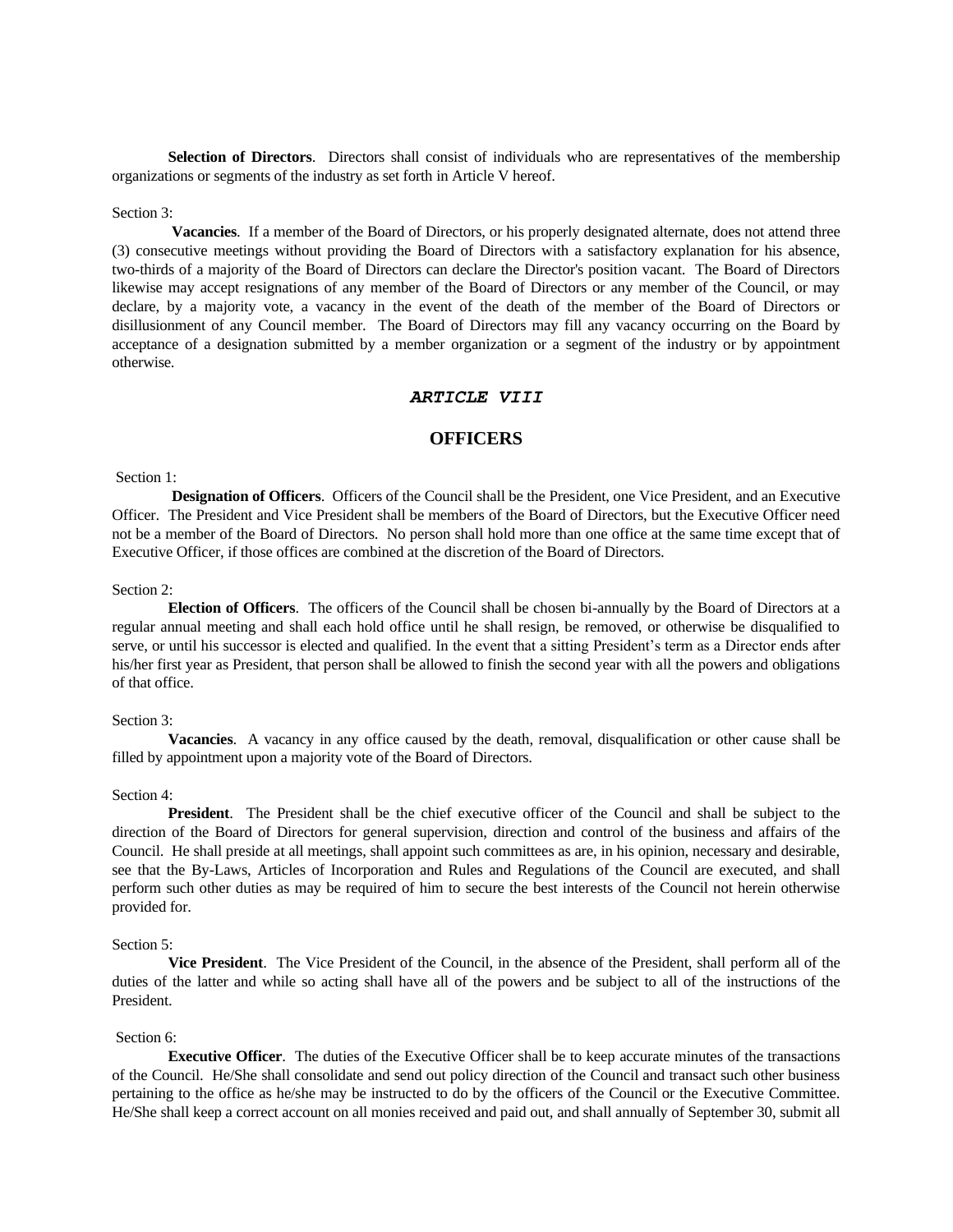records to a recognized public accountant for audit and report to the Council. He/She shall make a full report of all transactions of the Beef Council at each Annual Meeting or at such other times as the Executive Committee or Council may require. He/She shall deliver to his/her successor, upon demand, all books, papers, records and other property belonging to the Council.

Section 7:

After the annual meeting of the Council, at which time new officers are elected, the officers shall meet for organizational purposes.

#### *ARTICLE IX*

## **EXECUTIVE COMMITTEE**

Section l:

The Executive Committee of the Montana Beef Council shall consist of the President, Vice President, the Executive Officer, and one member-at-large. The member-at- large shall be appointed by the President, but shall not be of the same representative organization as either the President or the Vice President. The Executive Officer is to be a non-voting member.

Section 2:

The Executive Committee shall act in place of the Montana Beef Council in the event of some special business that might be acted upon before the time of a meeting of the Beef Council.

The Executive Committee shall not modify or rescind the budget or any other action taken by the Beef Council and shall be limited to spending no more than a total of \$500 on beef industry related projects without the approval of the Beef Council

Section 3:

The Executive Committee may be polled by telephone and their vote verified by mail in lieu of meeting. The Beef Council shall be notified by mail of action taken by the Executive Committee, and such action shall be formally approved at the next meeting of the Beef Council.

## *ARTICLE X*

## **AMENDMENTS**

These By-Laws may be amended or repealed by new by-laws adopted at any regular meeting of the Board of Directors. Proposed by-law amendments or proposed new by-laws shall be submitted to each of the members of the Board of Directors in writing at least thirty (30) days before any meeting called to consider the amendment or adoption thereof.

## *ARTICLE XI*

"Roberts Rules of Order" shall be the source of parliamentary procedure. The rules contained in the Montana

Beef Council Bylaws shall govern the organization in all cases to which they are applicable.

Amended May 18, 1989 Amended September 25, 1997 Reviewed April 1999